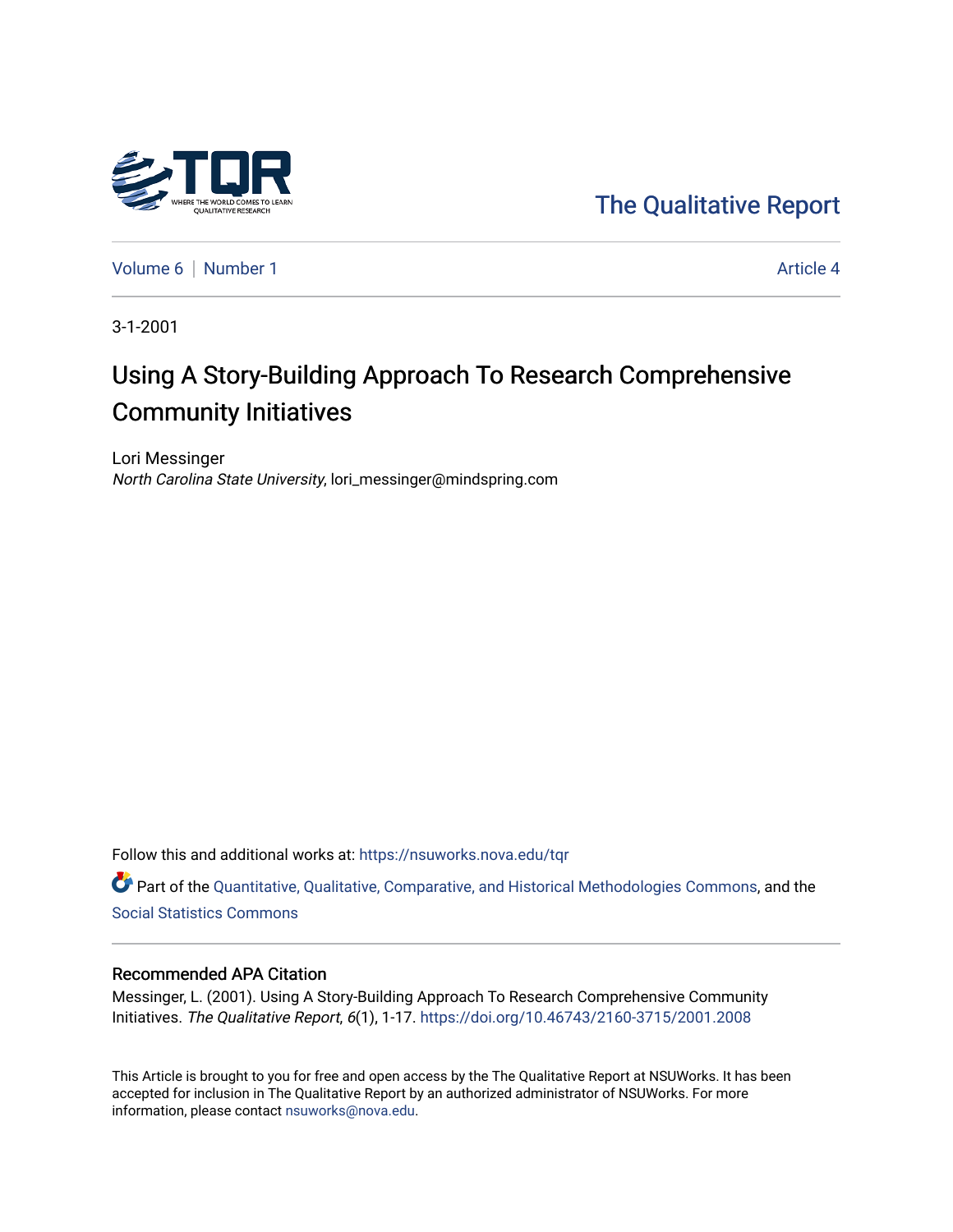

## Using A Story-Building Approach To Research Comprehensive Community **Initiatives**

#### Abstract

This article is the story of the author's experiences as a researcher-storyteller. She delineates the process used to "build a story" of the planning and development of a rural comprehensive community initiative. In a critically reflective look at this approach to community research, the author describes how she selected the research topic, defined the purposes of the research, selected the methods used in data collection and analysis, and approached the construction process of building the story through literary elements such as plot, scene, and voice. The strengths and pitfalls of this approach and suggestions for future research are discussed.

#### Keywords

qualitative research

#### Creative Commons License



This work is licensed under a [Creative Commons Attribution-Noncommercial-Share Alike 4.0 License](https://creativecommons.org/licenses/by-nc-sa/4.0/).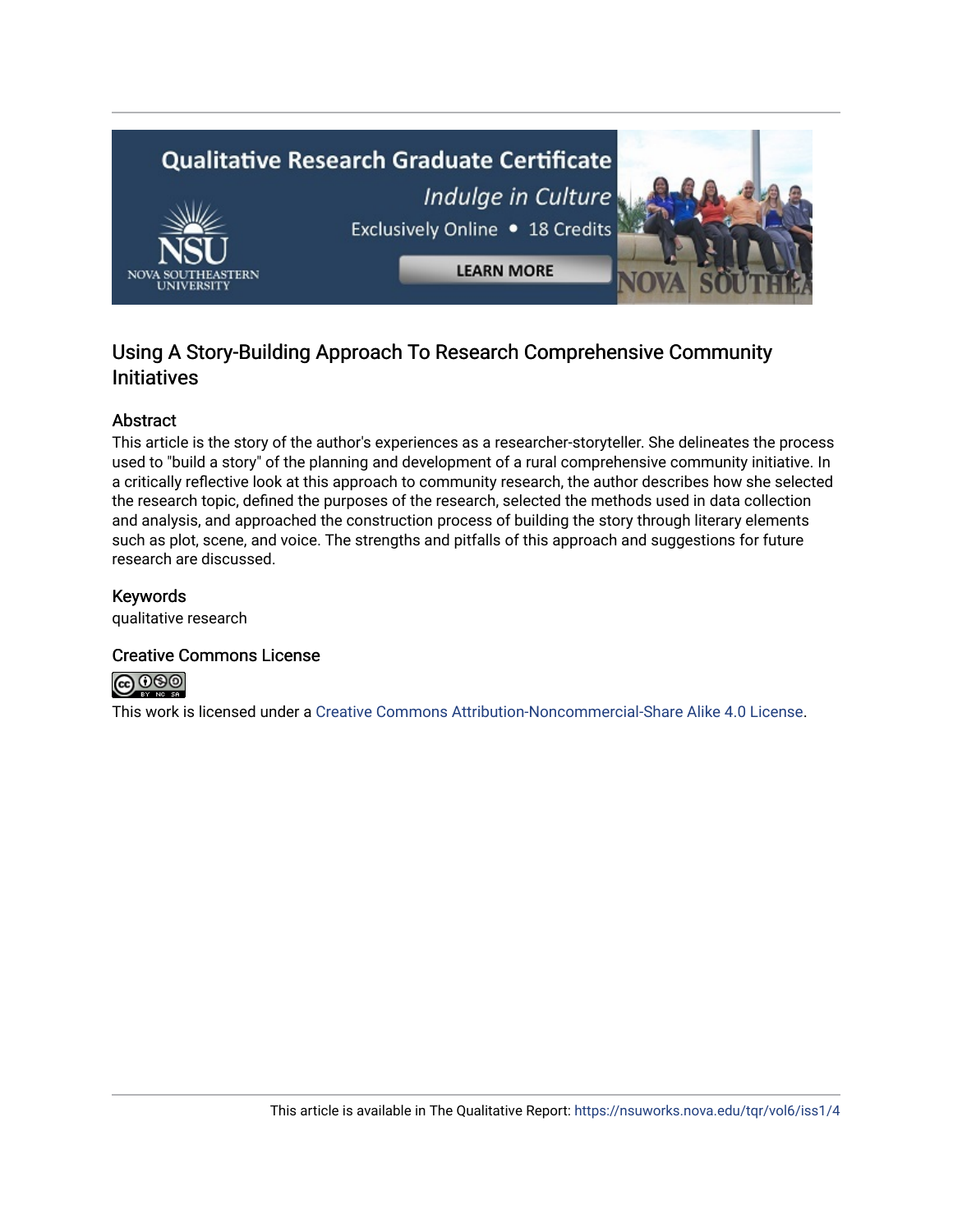# **Using A Story-Building Approach To Research Comprehensive Community Initiatives by Lori Messinger<sup>+</sup>**

*The Qualitative Report*, Volume 6, Number 1 March, 2001

#### **Abstract**

This article is the story of the author's experiences as a researcher-storyteller. She delineates the process used to "build a story" of the planning and development of a rural comprehensive community initiative. In a critically reflective look at this approach to community research, the author describes how she selected the research topic, defined the purposes of the research, selected the methods used in data collection and analysis, and approached the construction process of building the story through literary elements such as plot, scene, and voice. The strengths and pitfalls of this approach and suggestions for future research are discussed.

#### **Introduction**

Social work researchers studying comprehensive community initiatives (CCIs) are in many ways professional storytellers, telling true-life tales of complex social programs. Regardless of whether we use qualitative, quantitative, or mixed methodologies, the purpose of the research design is to build a coherent and thorough story about the creation and implementation of a CCI, describing how it addressed formidable social problems faced by people living in a specific community or neighborhood (Kubisch, Weiss, Schorr, & Connell, 1995). When the research is complete, we write "story-reports" presenting findings about the multiple stakeholders who planned the intervention, the diverse strategies that the project used to effect community change, and the impact of this project in addressing the various aspects of the targeted social problems, while offering our analyses regarding the initiative's effectiveness (e.g., Annie E. Casey Foundation, 1995; Chaskin, 1992; Kirk & Messinger, 1996; Medoff & Sklar, 1994). In these articles and reports, we create ourselves as narrators, revealing our own perspectives, experiences, and standpoints in the kind of voice and presentation style we employ (Richardson, 1994).

Few community researchers overtly approach their research as a story-building process. Reports focus only on the "facts" of the programs' creation, implementation, and evaluation, and often fail to analyze sufficiently the context in which these programs were created. As a result, readers are able neither to identify why programs performed as they did, nor to decide whether another community could successfully adopt these approaches. Typically, if a program's context is addressed, as in Chaskin's (1992) analysis of the Ford Foundation's Neighborhood and Family Initiative, it is presented as a "given," a history of facts and events that does not begin to describe the multiple lived experiences of a community's residents.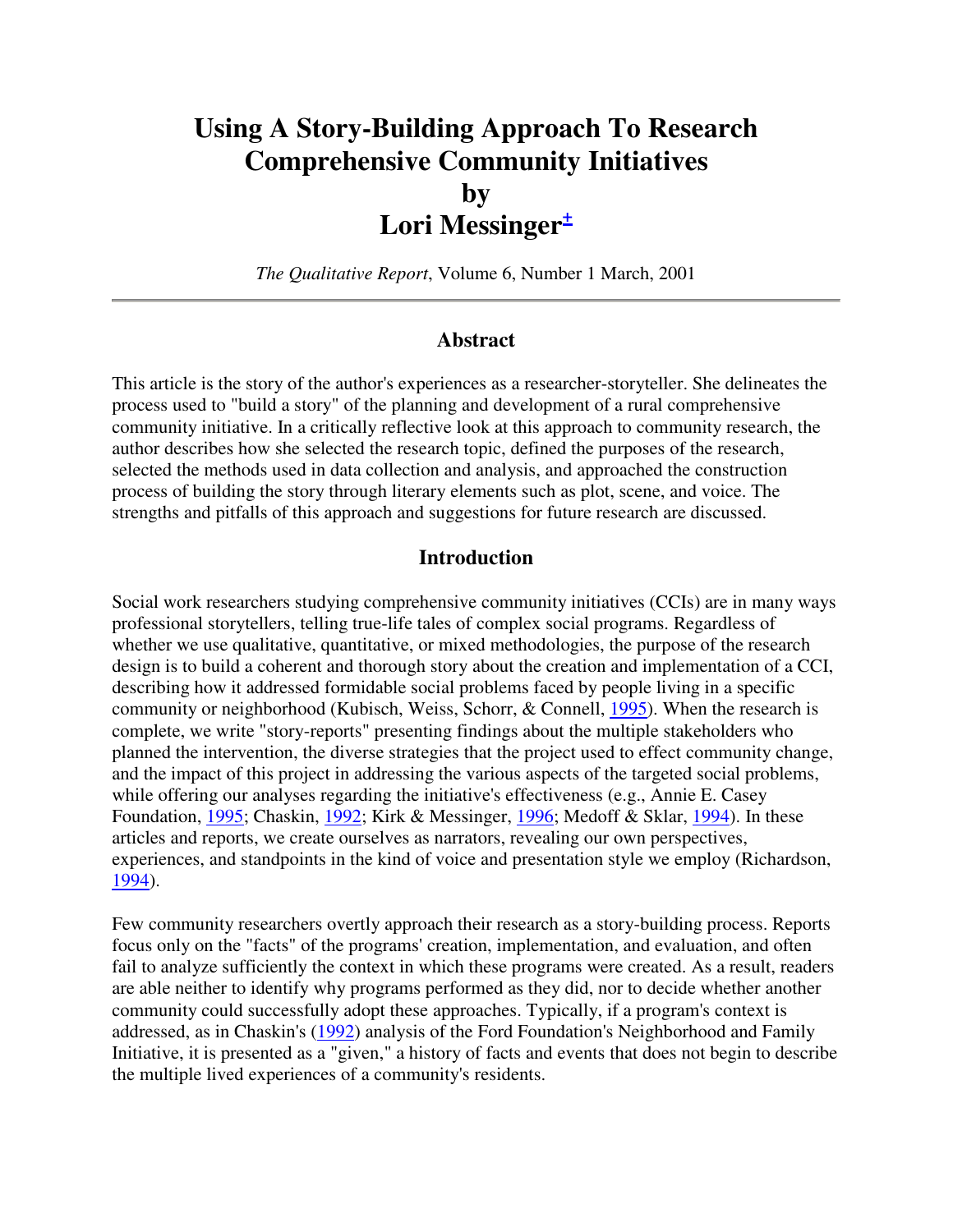Medoff and Sklar's (1994) book, *Streets of Hope*, is an exception to the rule, offering one of the best examples of story-building research on a comprehensive community initiative. Holly Sklar, a newspaper reporter, clearly wanted to "get the story" and provide insights into the planning and implementation of the Dudley Street initiative in Massachusetts. Moving beyond a strictly journalistic approach (Bogdan & Biklen, 1992), she and community activist Peter Medoff used a variety of qualitative and historical research methods to investigate the history of the community, the previous relationships between the planning participants and the other members of the community, and the culture of the Dudley Street neighborhood. This combination of a journalistic approach with traditional social science methods produced an outstanding booklength analysis of the intervention *in context*. Yet, these authors do not fully discuss their approach to this research project, nor do they critically reflect on their research methods.

This is my story of intentionally undertaking the role of researcher-storyteller in my dissertation research on the planning and development of Warren Family Institute (WFI), a comprehensive community intervention undertaken in rural Warren County, North Carolina. I describe how I came to this topic, defined the purposes of the research, selected the methods used in data collection and analysis, and approached the construction process of building the story of the Institute's planning. I tell this story so that other researchers might learn from my reflections on the strengths, limitations, and obstacles presented by this story-building approach to community research. I identify the ways in which my choices of data gathering and data analysis techniques helped me to create a richer story of the program's development, one that takes into account the current and historical context of the county, the diverse experiences of planning participants, and my own role in building this story. Challenges and limitations to this research project were many. I review them as they emerged and offer suggestions that might help others who undertake this research approach.

#### **Choosing a Topic: My Introduction to WFI**

I came to know the Warren Family Institute through my work on the team evaluating it and four other North Carolina community initiatives funded by Z. Smith Reynolds Foundation. The Foundation hired researchers from the University of North Carolina School of Social Work to provide technical assistance to the programs as they defined their visions and developed goals and objectives for evaluation purposes. One year after the evaluation started, I joined the evaluation team as the qualitative researcher. As a result of joining the project late, I initially knew little about the planning processes of the different programs or their internal dynamics.

I learned more about the established programs through interviews with program staff, participants, and members of local agencies who interacted with the programs. The Warren Family Institute was a comprehensive community initiative that attacked the problems of poverty in a poor, rural county using a three-pronged approach. First, case managers partnered with lowincome family leaders to identify the families' strengths, needs, and goals, and then worked with the families to help them meet these goals. Second, program staff worked with staff from other social service, health, and mental health agencies to develop joint projects that would better utilize their combined resources to meet the needs of poor families. Third, program staff worked on a macro-level with other agencies, promoting the establishment of a family-centered service model, advocating on behalf of low-income families, and offering leadership development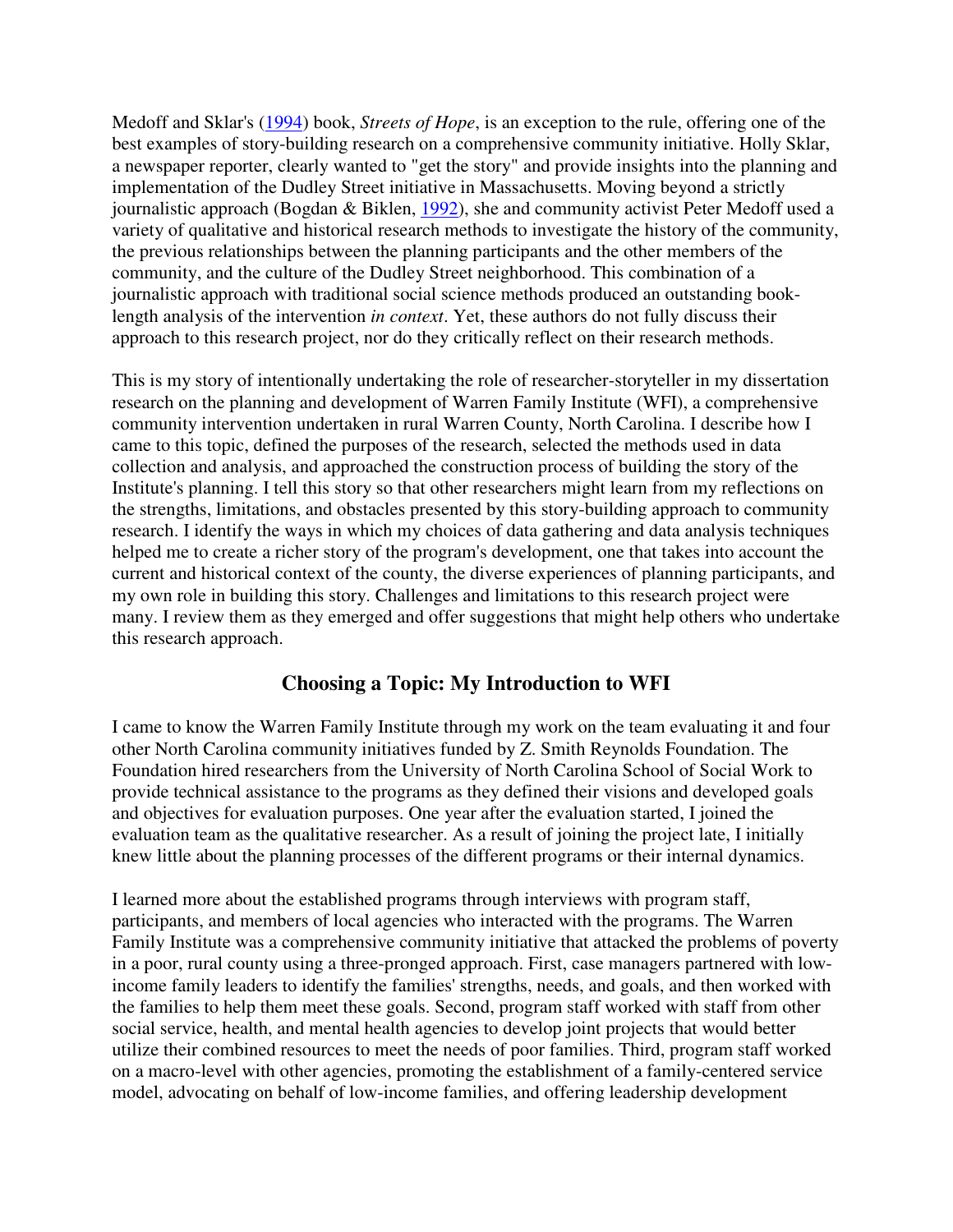training to low-income family leaders, with the goal of establishing better relationships between the local service organizations and low-income families.

I was impressed by the accomplishments of the Institute, outlined in the final evaluation report. Innovative joint projects were established using local resources, addressing such issues as youth recreation and school-age day care, transportation, home repair, and health care. Low-income residents emerged as leaders through their participation as program volunteers, staff members, and members of the Institute's Board of Directors. Local low-income residents also noted some improvements in the delivery of services. I decided to study how this program was created, with the intention of better understanding the planning process that produced this successful program.

In my initial interactions with the Institute, I became aware of several local issues facing the program. The most immediate had to do with race and class. Few white residents participated in any aspect of the program: they did not serve on the staff or the board, nor were many poor white families willing to engage in the case management or leadership development programs. There also was hostility toward the program on the part of some white, middle-class community members, as evidenced by caustic letters to the local newspaper questioning the viability and purpose of the Institute. I wondered at the root of this separatism and hostility, and questioned its impact on the planning and implementation of this initiative. I believed that I would need to investigate the culture and history of the County in order to understand the dynamics underlying the Institute's planning. To develop an accurate account of the Institute's planning, one that could be analyzed for insights and lessons that could be helpful to other communities planning these interventions, I believed that I needed to use a multi-dimensional, story-building methodology.

#### **Theoretical Framework: My Backstory**

My philosophical perspective, informed by critical, postmodern, and feminist theories, greatly shaped my research. Critical theory calls for the investigation of mainstream interpretations of politics, social relations, and work, analyzing how those in positions of authority use their power to oppress people of different class positions (LeCompte & Preissle, 1993). Culture is a focus of research as it shapes and structures society and social interactions. I am particularly drawn to the work of Habermas (1984, 1987), who calls for a combination of rational-empirical scientific methods, historical-hermeneutic approaches, and critically oriented methods in social research (Albrecht & Lim, 1986, pp.122-123). Habermas argues that, to truly understand any social process, traditional "objective" data must be combined with data on people's perceptions *and* a critical analysis of all of the data. I used this approach in structuring my data collection, employing a variety of data collection methods to capture all three kinds of data.

Postmodern research builds on the critical perspective, stressing the importance of analyzing the historical deployment of power through social institutions. Postmodernists look more closely at the language processes that reinforce systems of oppression through the privileging of certain interpretations in a linguistic community (Oleson, 1994). In addition to investigating the structures and experiences of the mainstream individuals and institutions, postmodern researchers investigate the ways that oppressed people interrupt and subvert their oppression. The postmodern influences on my research design are clearest in the following areas: the selection of a diverse group of interview subjects, the focus on subjects' perceptions about the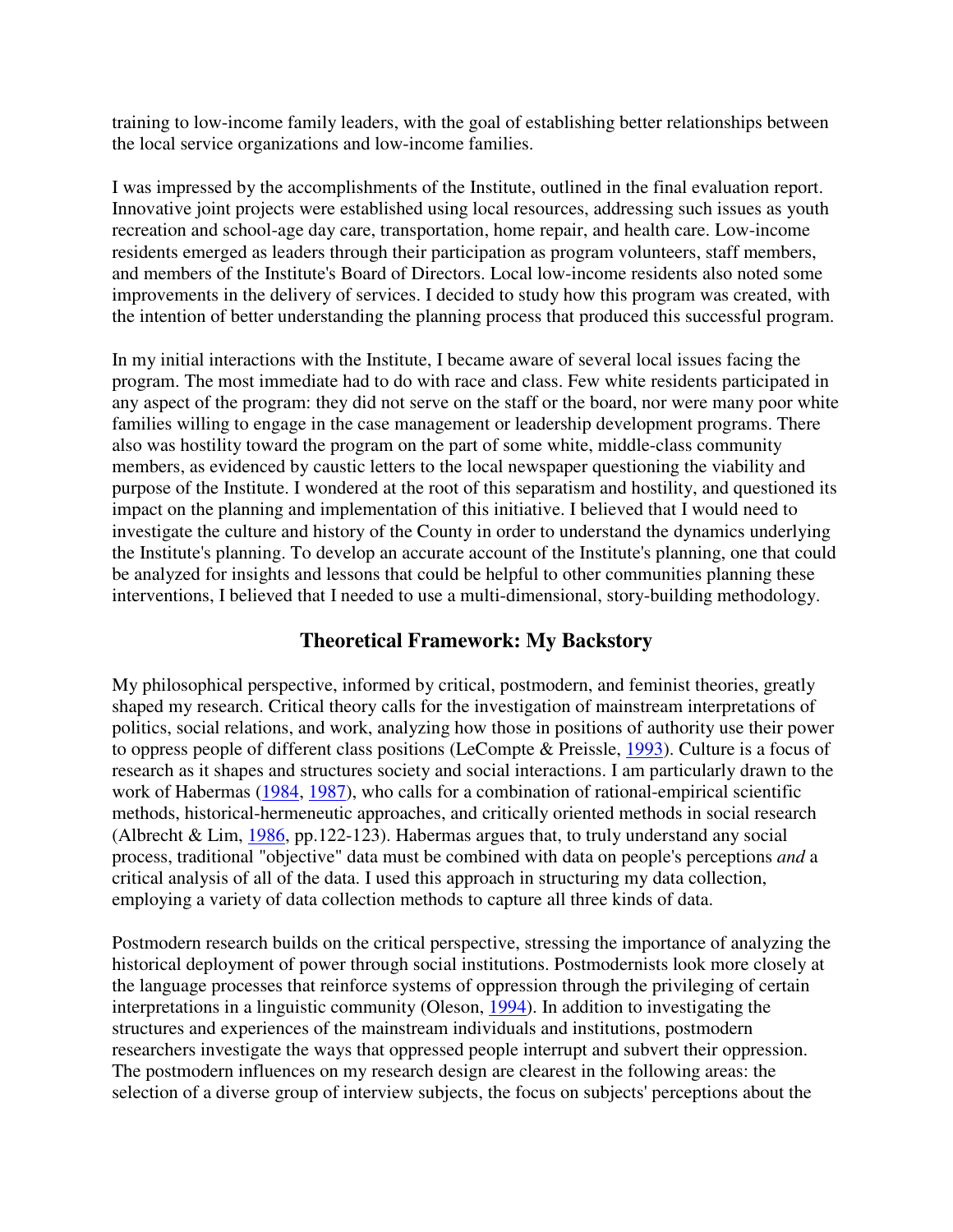historical and current institutions of the local culture, and the investigation of discursive communities within Warren County.

Feminist critical theory calls for a research design which: (1) allows the subjects of research to participate in the project, (2) includes the voices of oppressed peoples, and (3) requires the researcher to be self-reflexive throughout the research, analysis, and writing processes. My research project employed a feminist critical research design, striving to be "multivocal, collaborative, naturalistically grounded in the worlds of lived experience, and organized by a critical, interpretive theory" (Denzin, 1994, p.509).

My approach to research as a narrative-building process was also informed by the work of Walter Fisher (1987, 1989, 1994). Fisher suggests that stories are "constitutive of people, community, and the world"(1989, p. 57), and that the world should be "interpreted and assessed using the narrative paradigm" (1987, p. xi). Narratives, Fisher (1987) asserts, should be assessed using two criteria: coherence and fidelity. I used these two criteria to shape and evaluate the story I created about the planning of Warren Family Institute.

## **Research Methods: Tools for Finding the Story**

In this research, I used a case study design and qualitative research methods. Stake (1994) states that case study is not a methodological choice, but a choice of object to be studied (p. 236). Researchers who use qualitative, ethnographic methods often employ case study. My decision to use qualitative methods was based on their ability to help me to document phenomena of interest and identify important variables shaping the process (Marshall & Rossman, 1995; Stake, 1994). An exploratory case study using qualitative methods was an appropriate approach to learn about the planning process in Warren County and discover important contextual factors affecting this county's planning process.

Using Habermas' categories of knowledge, I designed my study to use rational-empirical, historical-hermeneutic, and critical methods. Rational-empirical methods uncovered the "facts" of the planning endeavor, such as the economic status of the county, demographic information on county residents, events making up the planning process, services offered by the Institute, and the composition of local government and services agencies' staff. I gathered this information from planning documents, program documents, prior studies of Warren County, and census data.

Historical-hermeneutic approaches allowed me to interpret subjective meanings attributed to these "realities" by the different stakeholders: residents, service recipients, local government officials, agency staff and administration, and funders. I conducted interviews with ten planning participants and 11 community residents, along with six Institute staff. Interviews with planning participants and community residents were semi-structured, focusing on perceptions of both the planning process and experiences in the community. These data were enhanced by (1) informal conversations with Foundation staff and service recipients and (2) ethnographic data on the geographical and social aspects of the community collected during several field visits to Warren County. These visits ranged in length from two weeks to one month.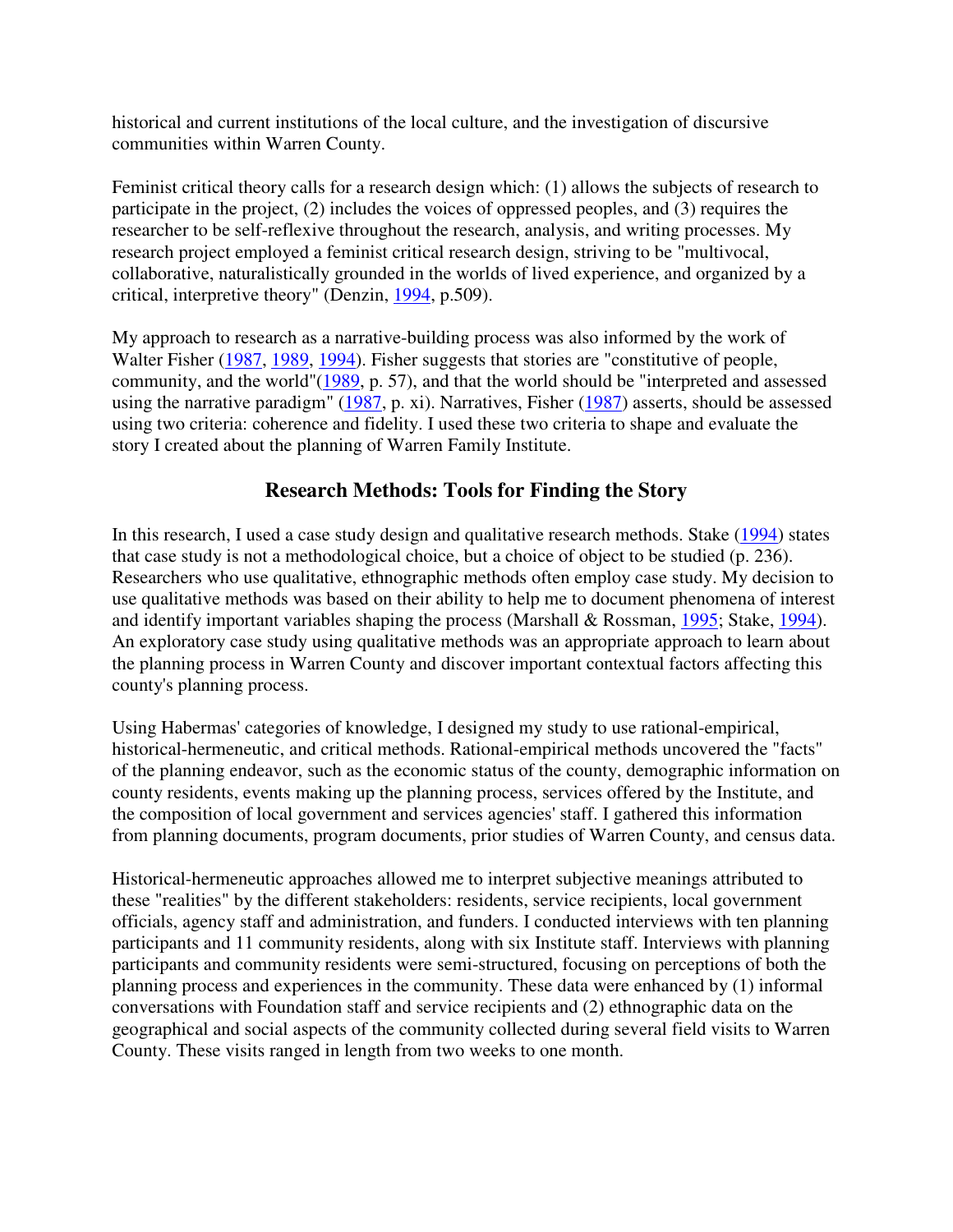I adopted a critical perspective in interviewing, examining the power relations underlying these objective and subjective data. During interviews with planning participants and Institute staff, I asked these subjects (in plain language) to offer their own analyses about the framing of social issues, the ways in which different residents identified themselves, the role and diversity of cultural norms in this rural county, and how they explained the distribution of power as reinforced by institutional and interpersonal relationships. I investigated historical and current events as to their impact on community relations and the distribution of power in Warren County.

Learning about the local culture and history was particularly important for me, as an outsider to Warren County, rural areas, and the South. Southern rural culture seemed very different from my own background growing up in a New Jersey suburb of Philadelphia. Feminist theorists Fonow and Cook (1991) and Lather (1993) call for feminist researchers to explore our own biases and pay attention to the emotional components of our research. To help me identify moments of bias or emotion, I kept a computerized journal in which I recorded my feelings, concerns, surprises, and preliminary understandings.

Reviewing my journal entries, I saw the emotions that surrounded how I was negotiating my identity in Warren County. In the first few days of my fieldwork, I wrote:

It is odd to be in Warren County. I have visions of being run out of town on a rail, of having my apartment vandalized with spray-painted "Jew dyke" on my door. My Northern paranoia, irrational fears based on limited knowledge of the rural South.

It scares me to be out here alone. I do not trust these people--too many stories, I guess. Even though I am not out to people...though I have not shaved my legs yet. I just don't want to--so I will avoid it until I feel that it impedes my interviewing.

Later, after a troubling interview, I wrote:

She [the interviewee] seemed like a fine woman, too, in some ways. I mean, she seemed really friendly and open. I could imagine her having me over to dinner. But at the same time, here I am...I'm like "Oh, no, I'm not married." They asked if I'm married. "No, I'm not married." And I'm acting... I'm hiding all these things.

I'm glad I don't live here. I couldn't live here. I could live here and be myself, the interviewer, but I couldn't be myself, the person. You know? [As] the interviewer, I am so careful what I disclose. Though, I have disclosed to a lot of people that I am Jewish. Well, that is not true. Some of them. Part of them. Not all. But more than I thought I would. Oh, my goodness, it is an experience. It is an experience.

Clearly, I was cautious about being my whole self (a Northern, Jewish lesbian), while at the same time, I fiercely clung to those physical and unspoken markers (unshaven legs, Hebrew ring) that make me who I am.

My journal and notes also revealed moments of bias rooted in my current and past experiences. As a resident of Durham, NC, a large urban area with a wide range of housing options, I was surprised by the living conditions of some professionals in Warren County. Several of the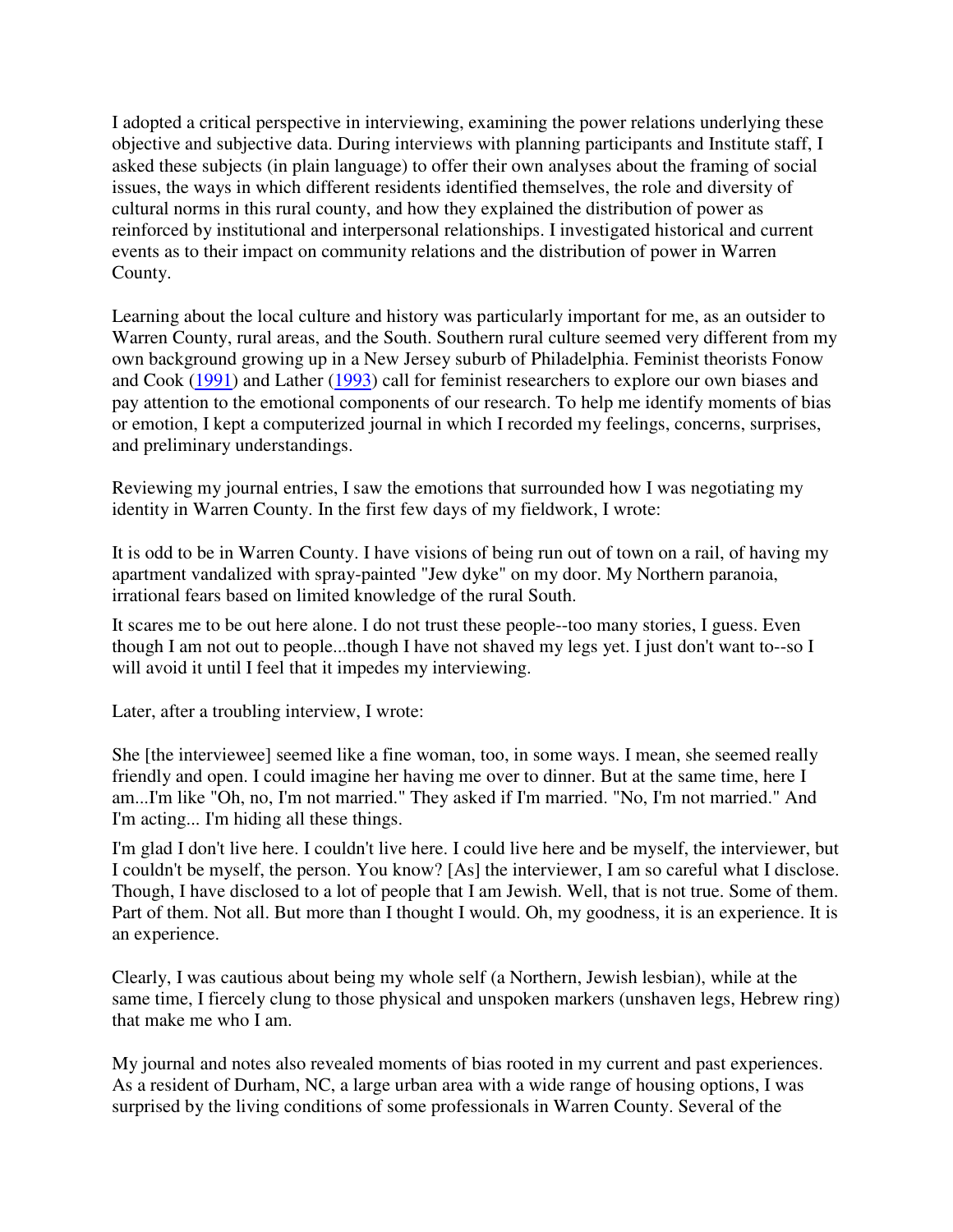professionals I interviewed lived in trailers or dilapidated houses. "It never occurred to me," I wrote, "that the housing problem was affecting *them* as well." In these notes, and in commentary on these notes, I critically assessed my entries, looking at the ways that my own background, experiences, and emotions were shading and shaping the collection and analysis of the data.

## **Reflections**

I collected data in a series of waves spanning two years; even with all of that time, there are still significant limitations to the data. Some of these limitations were situational and can be avoided by others undertaking such research in the future. Since there was no official file of planning documents in any of the planning agencies, I could only analyze those documents individual planning participants had kept. Researchers who plan to analyze planning documents might try to establish their own collection of memos, proposal drafts, and surveys throughout the planning process.

Other limitations are endemic to the methods used. There is no way to represent all aspects of the community in interview samples. Such a claim to representativeness would be impossible, because there are countless differences among community members. A researcher would have to interview all members of the community to get a true "sample." The categories I used to select interviewees (gender, race, age, native/non-native, economic status, area of residence) were not exhaustive categories. Another researcher might identify other categories of importance, searching for a distribution across levels of education, types of education, church affiliations, or levels of community or political activity. More importantly, I collected data from those who agreed to participate (Yow, 1994). As a result, only a limited number of perspectives truly inform the final analysis. It is important to remember these limitations during the data analysis/story-building stage.

## **Data Analysis: Building the Story**

The data analysis was an iterative process in which I constantly created and revised codes. Data collected during the (earlier) evaluation of Warren Family Institute shaped the preparation for my study of the program's planning. Conducting and transcribing each round of interviews shaped my areas of interest, created possible leads, introduced new subjects, and gave rise to new questions that informed another round of data collection. These insights were further informed by demographic and historical data gathered throughout the research process.

I used ATLAS*/ti* qualitative data analysis software to code all of the data. Data collected during the second round was transcribed and analyzed concurrently with the formal coding and analysis of the earlier data. Themes, patterns, and categories emerged as I transcribed the interviews, finally taking shape in the stories of the planning process and the county itself.

Two historic events seemed to have an identifiable connection to the planning of Warren Family Institute. The first significant event I identified was the racial integration of public facilities in the late 1960s. The second event, the planning and ultimate demise of Soul City, followed closely on the heels of the first event in the 1970s. Soul City was to be a new city, supported by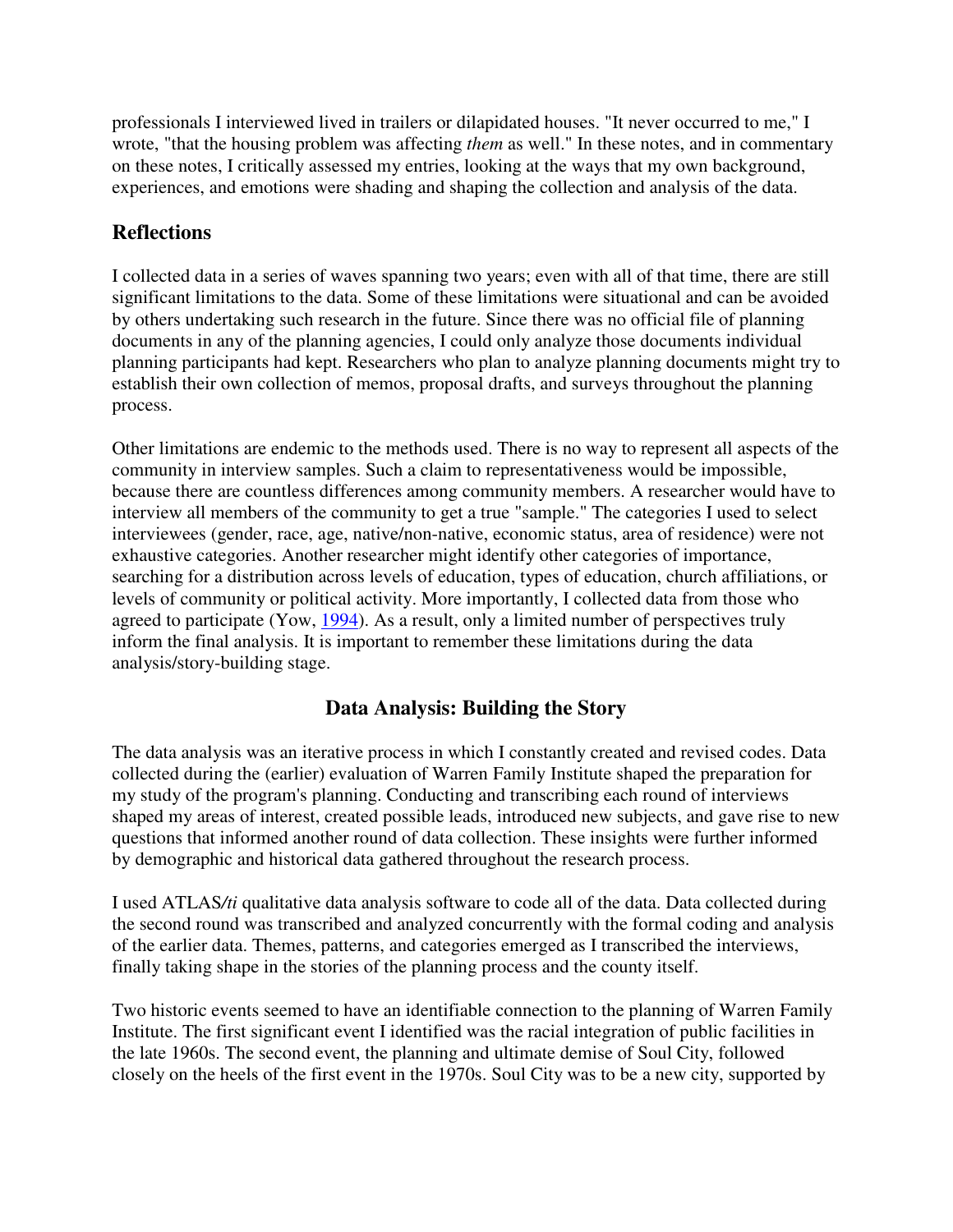federal "New Communities" funds and planned by a coalition of African American civil rights activists, state planners, and state University personnel.

The relationships between these two historical events and the Institute emerged clearly after analysis. Several of the professionals involved in the Institute's planning had been leaders in the integration struggle and the development of Soul City. As a result, strategies employed by the Institute's planning participants were similar to those they had used in the past. Race and class issues also emerged as important factors in integration, Soul City, and the planning of the Institute. Discussions about the Institute reflected ways of talking about race, in particular, that had roots in the local historical struggle for civil rights.

I used the data to identify different perceptions of these events by planning participants and community members. By investigating people's actions and viewpoints in the 1960s and 1970s, I was better able to understand their roles in and perceptions of the Institute's planning process in the 1990s.

I was consistently aware of the fact that I was interpreting these events through my own standpoint (Collins, 1990; Harding, 1991). My own current context, lived experiences, and limited knowledge of the Civil Rights Movement in North Carolina shaped my understanding of the data. To try to combat these biases, I relied on Warren County natives and Civil Rights scholars to provide critical feedback regarding my interpretations. I discussed my growing understanding of specific phenomena during interviews and casual interactions with these residents and scholars and invited them to offer alternative interpretations. This happened throughout the project in both unstructured and structured ways.

One clear example of this process occurred in the area of current and historical intraracial divisions among African Americans. While I was aware of current political and social divisions among African Americans in this country, I had a particularly idealistic view of blacks in the South during the Civil Rights Movement. Popular media led me to believe that all Southern blacks supported integration and all Southern whites opposed it. When I started to recognize the lack of consensus around integration among African American interviewees who had been Warren County residents in the 1960s, I began to ask them how they would characterize these different positions. This led me to ask them questions about other divisions among African Americans in the county. People identified political and social divisions, as manifested in people's participation in different social groups, churches, and social change activities. Some of these divisions mirrored divisions between and among the members of the two groups involved in the Institute's planning: the Planning Group, comprised of local professionals and government officials, and the Leadership Development Team, a group of low-income residents. Acknowledging and understanding these divisions was integral to my understanding of the local context, undoing the common myth of the Civil Rights Movement as a homogeneous black Southern community who all worked together for integration.

As my analyses progressed, I created a "construction group," composed of Warren County residents, who critically reflected on my interpretations of the data. I talked with these residents about the stories I was developing about the Institute's planning and life in Warren County, and asked for their thoughts on the stories' accuracy and completeness. They confirmed my growing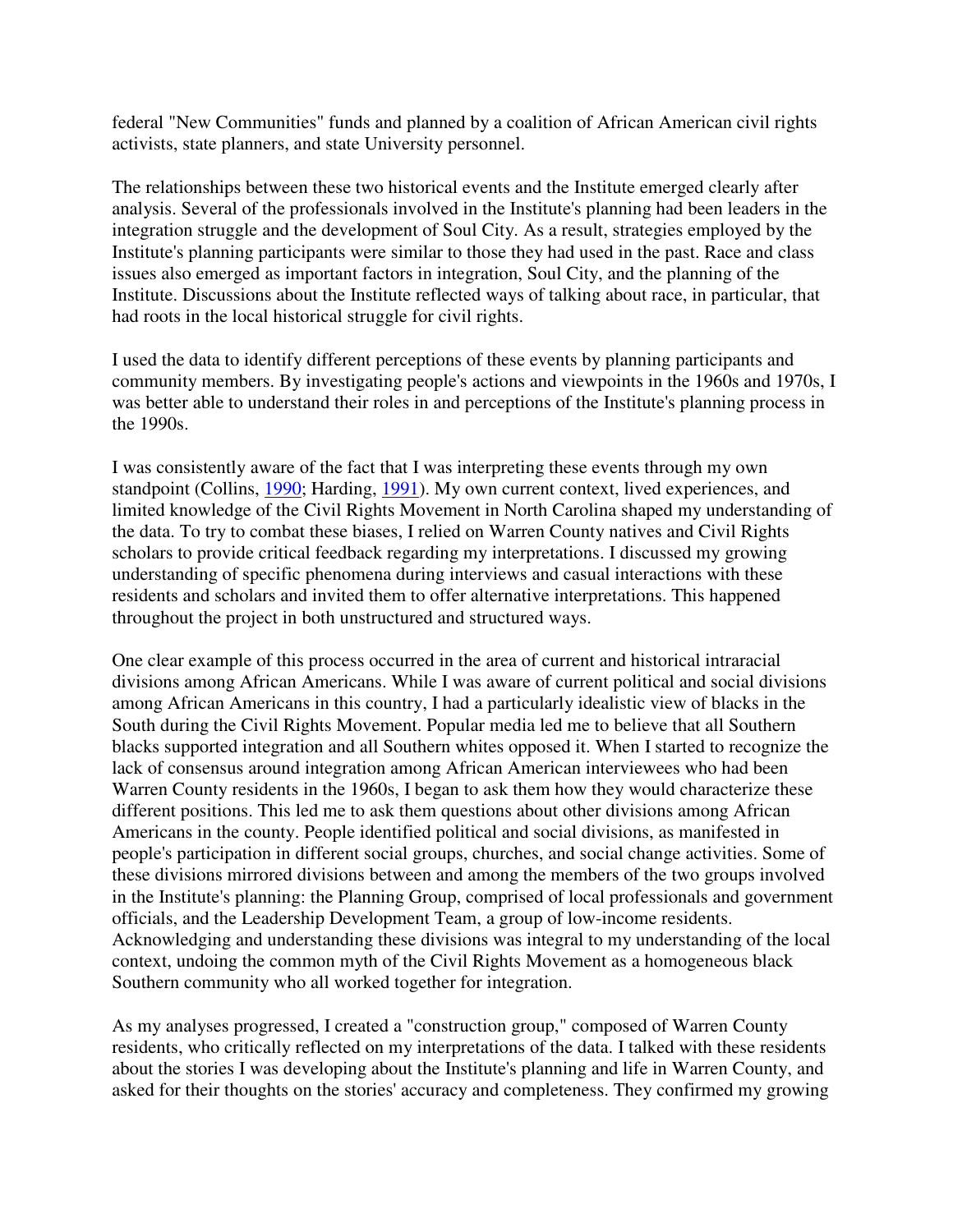understanding of a more complex "black community." It was my hope that these processes would make the project less corrupted by my own biases and more clearly reflective of the perspectives of local residents.

#### **Reflections**

The software program was helpful in sorting the data into common themes, issues, and concerns; yet it was incapable of producing a coherent story. The responsibility for creating the story lies with the researcher-storyteller. One way I started putting together the story was by reviewing my notes, written after the interviews. Each time a person articulated a response that was unexpected or different from prior responses, I noted my surprise or interest.

When an African American woman stated that she had not supported the integration of the public schools in the late 1960s, claiming that she "did not have a child she was willing to sacrifice for integration," I was surprised and noted it in my journal. Soon after, a white woman condemned the integration of the schools *in the same language* that the black woman had used. I used my journal to sort out my thoughts about the similarities and differences in the meaning of these words as used by the white and black women.

Both comments were offered from the perspectives of mothers and used the gendered language of mothering. Yet, even though these two women used the same words-"not having a child to sacrifice for integration"-the meanings they attached to the words were rooted in different discourses on race. While the black woman was concerned that her child would be physically and psychologically assaulted, the white woman was afraid that her child would receive an inadequate education. After analyzing my own commentary, I then went back to the data to compare all of the different responses about this historical topic, which had been assigned a topic code. I discovered that the divisions on the issue of racial integration were embedded into distinct discourses shaped by race, class, gender, education, political orientation, and experience.

My analysis was in many ways limited by the design of the research project, my own biases and blindspots, and the limitations of the construction group. Construction group members were chosen for their willingness to read the manuscripts and provide feedback; therefore, they were obviously a select group. However, I completed the analysis and composition of these stories with a feeling that they were stronger than they would have been without the construction group. I felt that my own understanding of the local culture, history, and politics was much more nuanced at the end of the project as a result of the critical insights of the construction group members. Researchers who use this "construction group" method should remember to strive for diversity among group members. They should also be aware that all analyses will be incomplete and imperfect, and will be structured by the theories, experiences, and identities of the researchers and the construction group members. For these reasons, the storyteller must try to identify these aspects of her (and the group's) perspective(s).

## **Writing It Up: Composing the Story**

Stories of all kinds, from great literature to dime store novels, rely on the same elements: plot, scene, and voice. In writing the narrative of the planning of Warren Family Institute in my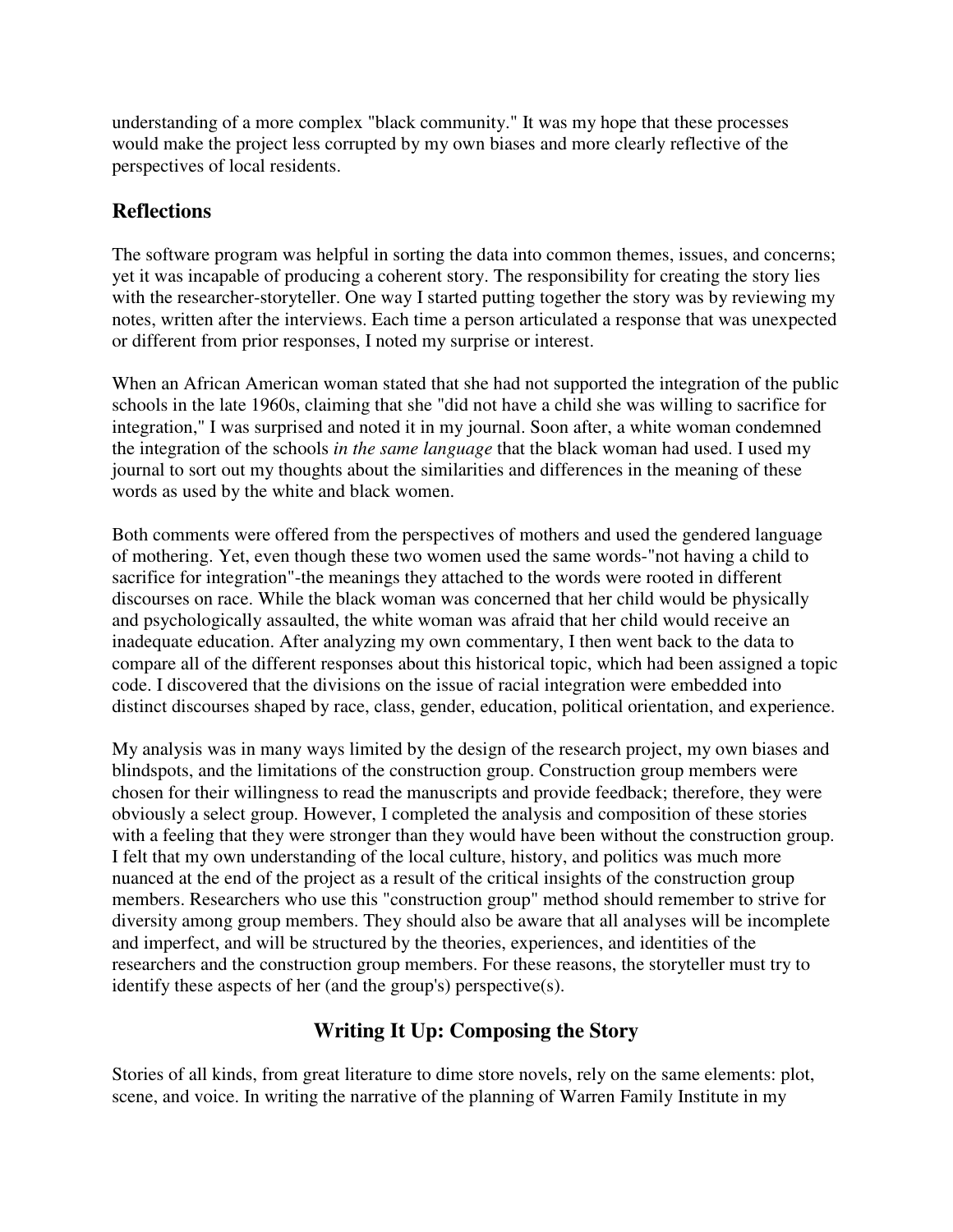dissertation (Messinger, 1999), I concentrated on developing these three aspects of the story. In this section, I will recount my approach, offering the story of my story-writing process.

## **Penning the plot**

The basic plot of the planning was fairly straightforward, told in chronological order. Using planning documents, along with individual planning participants' personal documents (i.e., notes, journals, memos), I mapped out the timeline of events. The Z. Smith Reynolds Foundation issued a call for initial planning grant proposals in January 1990. Warren County officials, who had participated with ZSR staff on several regional projects, wrote and submitted an initial proposal within the month. The Foundation's staff reviewed the proposals and awarded the county an initial planning grant of \$20,000. This money supported the organization of a Planning Group (PG), composed of county government staff, local and regional agency staff, and local community leaders.

The planning grant also supported the establishment of a group of low-income residents, called the Leadership Development Team (LDT), who assisted the Planning Group by implementing a needs assessment survey. The LDT members knocked on doors and asked residents about the strengths and needs of Warren County. The Team reported the results to the professionals in the Planning Group, who then proceeded to write and submit the final proposal. The Foundation awarded a three-to-five year grant of \$1,000,000 to the county in January 1992.

This description of the planning process served as the basic plot of the story. As I gathered more information, I added smaller steps and events and, slowly, the outline grew. The structure of planning story was formed.

# **Reflections**

As stated earlier, some very important documents, vital to accurately dating each step of the planning process, were lost in the passage of time. Several planning participants disagreed about the timing of certain elements, and there was often no paperwork to establish who was correct.

Crucial elements also were missing in some earlier versions of the planning story. In initial interviews, planning participants did not identify points of strain, disagreement, or hostility during the planning process. This was particularly true as relates to the tensions between the Planning Group and the Leadership Development Team. Initial interviews with PG members denied or downplayed strains between the two groups. Later interviews with members of the Team revealed a more contentious relationship. This was a challenge in writing the plot. I addressed this problem by revising the story as more information developed. I confirmed the details with earlier interviewees when I could, and relied on the memories of the majority when I could not get complete agreement.

I also noted points of disagreement around the role of different planning participants, interactions among them, and the effects of the process on the low-income women participants. Some planning participants characterized themselves as integral to the process, while others dismissed those participants' contributions as marginal. Several participants portrayed the planning process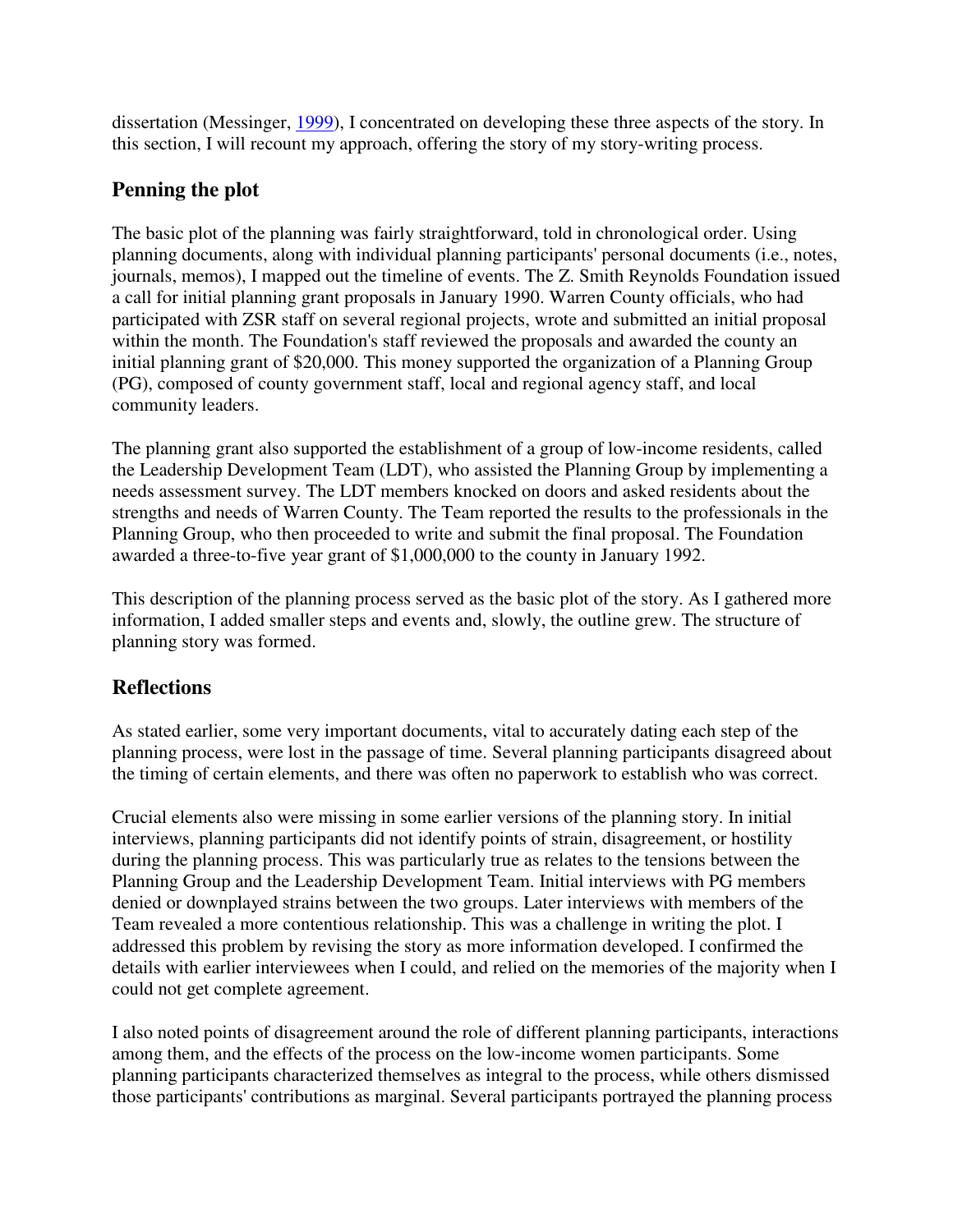as effective and uncomplicated, while others viewed it as conflicted and sometimes ineffectual. Some members of the Leadership Development Team felt that they had gained from the experience, while others harbored negative feelings and saw little benefit to them. Rather than seeing these as discrepancies to be resolved, I concentrated on fleshing out these differences when creating the voice(s) in the finished piece.

#### **Setting the scene**

In a narrative, "scene" consists of several elements: physical setting, time, local cultures, and historical background of the characters and the place. Placing the plot in space and time was, for me, the easiest aspect of establishing the scene. It was much harder to define and describe the local culture and history of Warren County in a way that is clear and digestible for the reader.

One of the ways I attempted to clarify the local culture was through the definition of common norms. Through interviews with residents and planning participants, I was able to identify seven ethical stances and four community beliefs shared by all. The ethical stances addressed issues such as the need to care for one's family, the importance of education for one's children, and the importance of maintaining strong community relationships. Shared beliefs included a reluctance to see change, an appreciation for solitude and quiet, and a desire to be close to family members. Most of these norms corresponded to norms described in the literature on rural agricultural communities (Carlton-LaNey, 1992; Ginsberg, 1976). I reflected on these norms as I fleshed out the planning process, noting how they shaped participants' interactions and the reactions of community members to the emerging Institute. I learned about the history of the county by reading historical documents, including old editions of local and regional newspapers, previous studies of Warren County residents, published family and academic histories of the county, and historical documents in local and state archives. Reviewing all of these data was challenging; the irrelevant detail overwhelmed me. I worked to sort out the important historical events. I focused on specific events identified by subjects as most important to shaping either their lives or the county as a whole. This led me to investigate historical information about the 1960s and 1970s, specifically in the areas of integration and Soul City. In the final analysis, these events provided the backstory for the planning participants while offering possible motives for their actions during the Institute's planning. The more thorough history also helped to locate the planning process as one event in the history of a 100-year-old county in North Carolina.

## **Reflections**

My expectations shaped the creation of the scene as much as the words of residents, historians, and previous researchers. Often uncomfortable during my field visits in this rural setting, I brought my own emotions and beliefs to the interviews. It seemed reassuring that the data on local norms mirrors the literature on similar rural areas. However, it also made me wonder if the identified norms were simply those I sought out as typical in rural settings. I might have missed more uncommon norms that were not articulated so overtly. Again, the work of the construction group strengthens these findings, as they were in agreement about the centrality of the identified norms to local culture.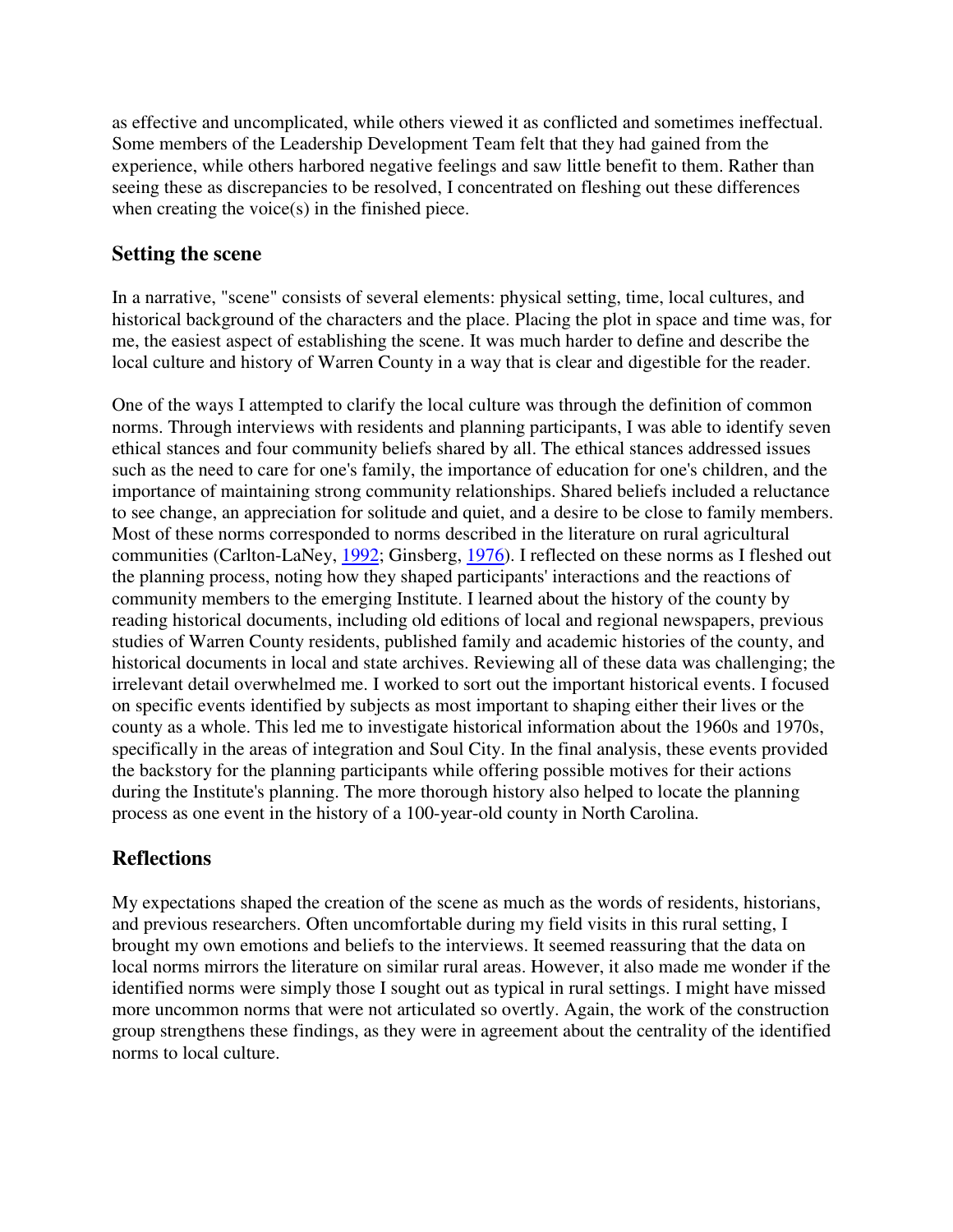The same was true of the historic events that emerged as relevant. Soul City and racial integration interested me early on. Soul City was an enigma, words on a sign that loomed like a question mark over the small group of houses and buildings sitting somewhat adrift on the vast expanse of undeveloped land. As I noted in my journal:

Soul City reminds me of [my hometown in the Northeast] -- the way folks treat it, the way it is castigated because of the black majority, the crime rate, the sense of hope that brought residents, the fear of others who live around it. It makes me feel like a natural ally.

My curiosity about, and affinity for, the town easily could have influenced my decision to focus on Soul City.

My experiences in my hometown, a racially diverse New Jersey suburb, also served as my baseline for understanding and interpreting race relations in Warren County. I was discomfited by the stares that I received from restaurant patrons as I ate lunch with the black women who worked at the Institute. I was curious about how formal racial integration-so much more recent here than in New Jersey-was accomplished, and whether it was still shaping the informal social segregation that still exists in Warren County. While I was able to connect these events to the current planning, it was possible that there were more important factors that I overlooked in my interest in these historical topics.

There is a need, then, for researchers to identify their own interests and biases when building the scene of the story. My own "character," my "backstory," undoubtedly shapes this part of the construction of the story and belongs in the final story. Journal entries and personal notes were very helpful in identifying how my own interests factored into the construction of scene. This can also be addressed in the positioning of the researcher as storyteller.

## **Giving Voice(s)**

Voice, also called narrative style, includes the positioning of the author, the positioning of the subjects of the research, the tone of the piece, and the piece's form. Authors of mainstream positivist research articles and reports often write in the third person, hiding their own personalities and character behind the "mask" of the objective researcher (Fonow & Cook, 1991). This approach is unacceptable for a researcher-storybuilder whose emotions and decisions shape the research project so thoroughly. Instead, the storyteller must reveal her role in designing the research, implementing it, and writing the final story. This approach is common to most current ethnographic and qualitative research as a way to improve the validity of the research (Lather, 1993). Feedback from Warren County community members, other Southerners, and friends from the Northeast helped me to identify moments when my own cultural and theoretical background clashed with those in Warren County. I recorded this feedback in my personal journals.

One of the most memorable moments for me was a painful interview with a very racist, white professional couple. After calling friends in New Jersey and North Carolina, I wrote in my journal: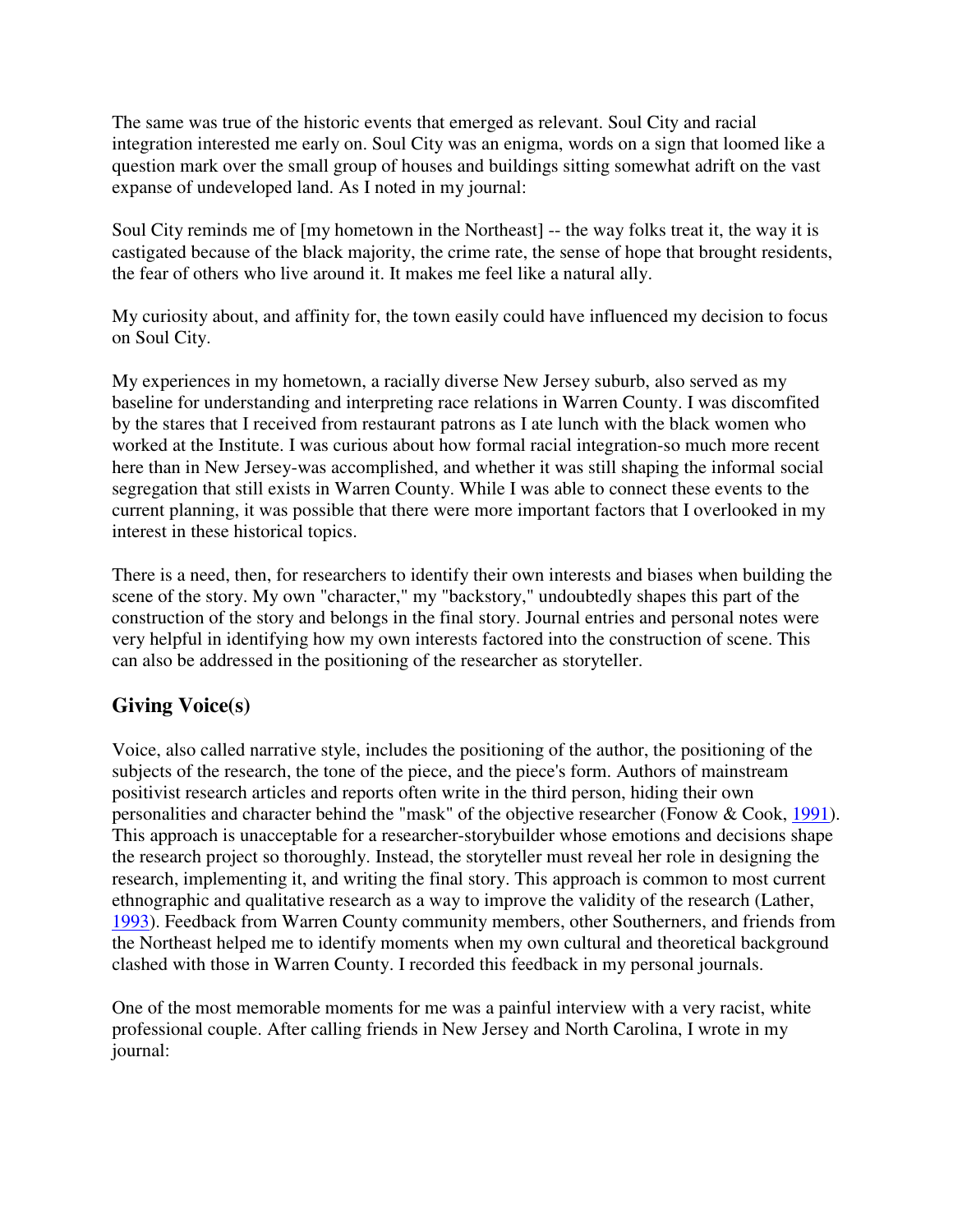You know, they started off and I guess I sort of thought they were liberal. But they just implied that somehow, miraculously, [the community] would have become a more racially equal and just place-without any provocation, without sit-ins, and social movement, and things like that. Without the court ordering, without the Civil Rights Act & the Brown V. Board of Education decision. Instead, they were so hung up on [telling me] that black people [at that time] couldn't write, that black people [at that time] were stupid, and you know... It was too much for me. And they were even trying to be careful! That is what they said when they were *careful*.

My friends helped me identify that I wasn't surprised that this couple harbored racist beliefs; instead, I was surprised that their racism could come out through such a thinly-disguised veneer of civility. I was shocked and offended that they felt that they could say these things to me, someone they didn't even know. Disdain for blacks and a dismissal of blacks as people were underlying themes throughout the interview that pushed all of my buttons.

Feminist theorists (Fine, 1994; Fonow & Cook, 1991; Lather, 1993) have argued that just as researcher-authors should identify themselves and their own raced/classed/sexed place, they also need to open the space for the research participants to present themselves in the story's text. There is little consensus among these theorists about how to present (and represent) participants' stories in the final text, but I have incorporated some of their suggestions into writing the final draft of the story of the Institute's planning (Messinger, 1999).

Lather (1993) and Fine (1994) advocate the inclusion of multiple voices throughout the text, providing space for the participants to disagree. Participants speak from their specific subject position when large quotes from their interviews appear in the final story. I have tried to include as many diverse opinions and perspectives as possible in the finished story, without bogging down the text in too many quotations (Chenail, 1995). The story (Messinger, 1999) identifies the ways in which participants' perspectives on planning were rooted in professional and personal identities, prior planning experiences, and individuals' social status. I don't provide any adjudication as to which opinion or perception is "correct." Instead, I challenge the reader to join me in finding the truths and, more importantly, interpreting the meanings in all of the responses individually and as they inform one another (Noblit & Engel, 1991).

Fonow and Cook (1991) and Lather (1993) also suggest that the power of giving voice be shared with the research participants, inviting them to join in authorship of the final text. This was not feasible in my research for two reasons. First, I was writing a doctoral dissertation and I felt that I should be the sole author on this work. Second, I chose the topic to meet academic standards rather than a more popularly focused article. I did not imagine that any of the participants would want to help write an academic paper on the role of context in planning comprehensive community initiatives. Instead, I employed the construction group as a means to include participants in the story's telling, letting the group members review the story as it was being written and suggest changes. These changes were incorporated into the final version in two ways: if I agreed with the suggestion, I made the change; if I disagreed, I added the alternative interpretation to my own.

In qualitative research, the tone and form of the story vary with the topic of the research and the forum for which it is being written (Bogdan & Biklen, 1992). The story of planning Warren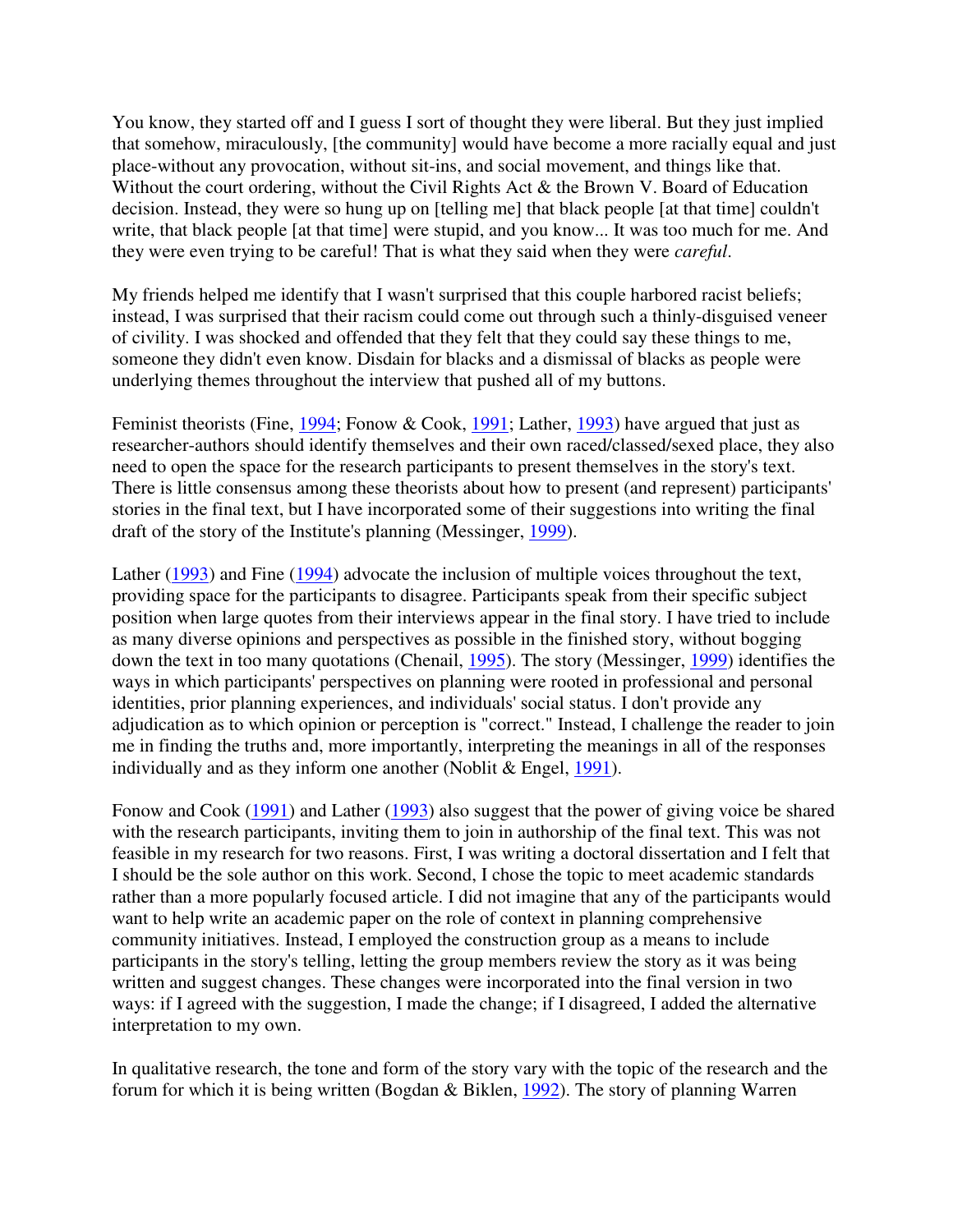Family Institute concerned a rural Southern setting, where storytelling and plain-speaking are established practice. This folksy approach contradicted the story's desired forum-an academic journal article that was part of a larger doctoral dissertation-which usually include some academic jargon, references, and a standard format (Madsen, 1990). The final version was a negotiation of both styles, opting for a story format, a more narrative journalistic style, and limited academic references.

#### **Reflections**

Just as feminists and other qualitative researchers have been arguing for researcher reflexivity and the inclusion of multiple voices in the presentation of research, they have been cynical about the possibility of achieving these goals. Fine (1994) is very clear on this point, as she presents the challenge of "working the hyphen, reconciling the slippery constructions of Self and Other and the contexts of oppression in which both are invented."(p.78) As stated above, the limits of the construction group, the decision not to include all of the research participants in the writing, and the choices of an academic topic and forum for the story raise questions about the ability of the final story to meet the standards of feminist research. The ethic of the "holistic injunction" (Noblit & Engel, 1991) in qualitative research served as an ideal, pushing me to learn as much as I could about the county, incorporate all of the data into the analysis process, and tell as complete a story as possible. (p.128) My struggle with this ideal is acknowledged as a tension in the final piece.

## **Editing: Refining the Story**

How do you decide when a story is done? Whether a story is good and/or accurate? Walter Fisher (1987) suggests that stories can be evaluated using two criteria: coherence and fidelity. These were the two criteria that I employed when I was editing my final account of the planning story.

Narrative coherence, or probability, is what constitutes a coherent story (Fisher, 1987, p. 64), one that hangs together and makes sense (p. 68). Narrative fidelity is whether the story rings true with stories people experience in their own life (pp. 64-65); that is, "the soundness of its reasoning, the value of its values" (p. 68).

I used members of my dissertation committee, along with friends and colleagues, to test my story for narrative coherence: did the story I proposed about the ways in which the culture and historical context shaped the planning make sense to them? What were the shortcomings of the story? As outsiders to Warren County who were unfamiliar with the institute, did the story help them understand the planning process? These respondents offered written and oral feedback.

Similarly, I relied on interactions with the Warren County construction group, as well as members of the evaluation research team and the foundation funding the intervention, to assess narrative fidelity. I asked them a number of questions: Did my story sound right to them? Even if it was not their own personal interpretation, was it "sound" and reflective of their own experiences? Could it be true for them? Throughout the research and writing process, these individuals reviewed my manuscripts, listened to my arguments, and offered feedback.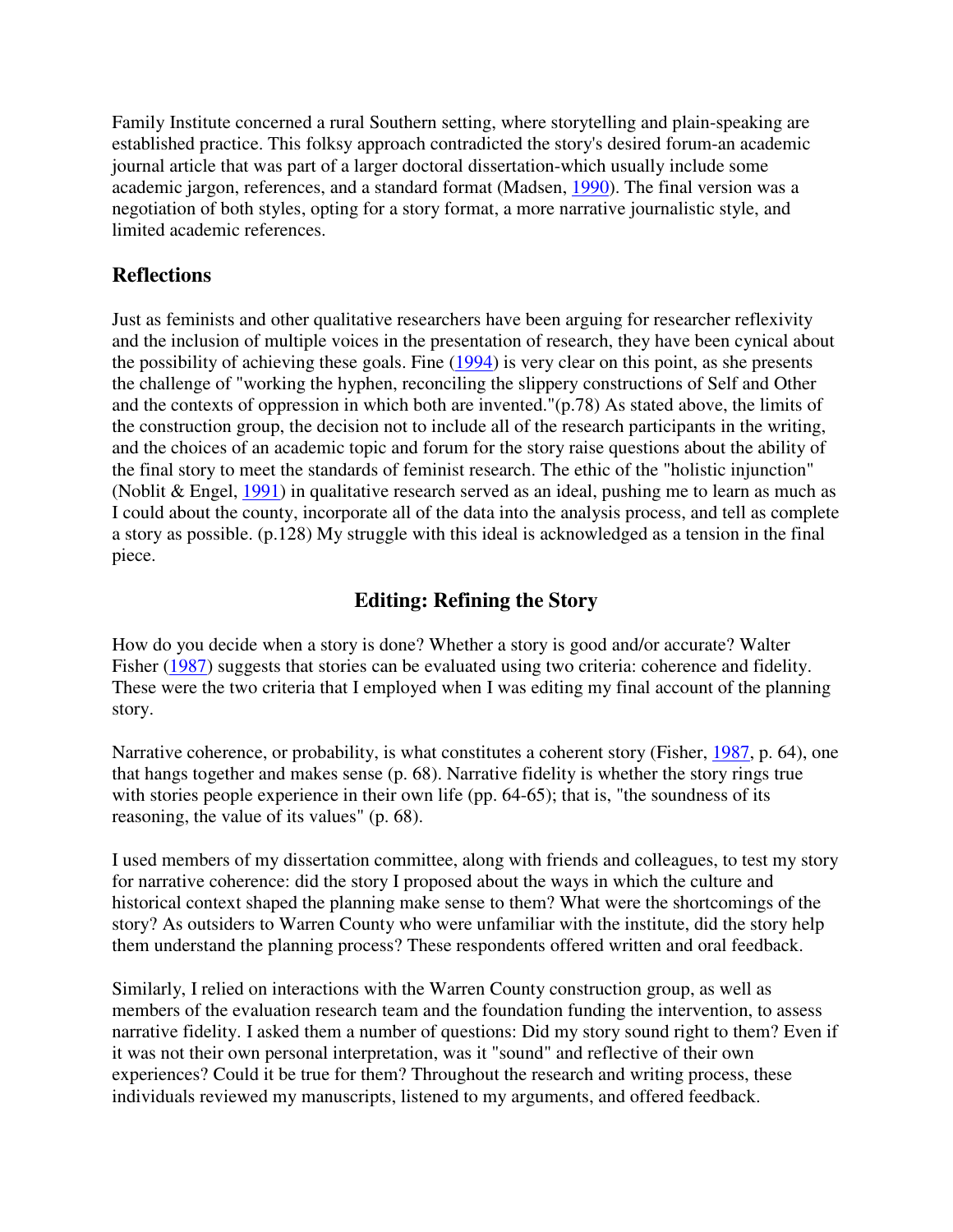The final story was one that satisfied the members of my committee and the construction group, and therefore met Fischer's criteria for narrative coherence and fidelity. This approach to evaluation of the writing process helps the researcher to insure that the final story is of good quality.

#### **Conclusion: The Moral of** *this* **Story**

The story-building approach to community intervention research requires a variety of research methods, a greater focus on historical and current context, and an attention to form in writing the finished story of the intervention. These elements of the story-building approach produce a story that ultimately reveals more about the intervention than standard research approaches. This was clearly the case in my story-building research on Warren Family Institute.

My exploration of the historical and cultural forces that shape planning and implementation processes revealed the importance of looking at backstory and contextual issues. My investigation of the relationship between the historical struggles, such as the integration of public facilities and the establishment of Soul City, and current interracial and intraracial politics in Warren County revealed possible explanations for the particular process used in planning this CCI and the reactions of the community to the intervention. This storytelling approach is a vast improvement over mainstream approaches to research, which only lay out the "facts" of the planning and describe current tensions shaping the planning process. In my use of a storybuilding approach, I tried to explain *why* the planning progressed as it did.

The more narrative approach to writing the finished piece allowed me to present a more complex understanding of the supports and barriers facing the intervention. The multivocal story of Warren Family Institute is more representative of the diversity of perspectives in the community than the mainstream program evaluation report based on survey and outcome data. Moreover, telling the findings in a story should make them more accessible to social work practitioners, the target audience for social work research.

There has long been a concern among social work researchers that practitioners in the field have not used our research. Nowhere is that more true that in rural social work. Practitioners often criticize scholarly articles for using jargon and writing in ways that are uninteresting or unintelligible. Offering findings in a story, using this more popular style, might encourage readership and the adoption of suggestions for practice among these rural social workers.

Being conscious of the research project as a story-building process can help community intervention researchers remember to think about plot, scene, and voices, capturing all the contextual, historical, and perspectival data necessary for the story. We want the story we tell to be a good one, which accurately and fairly represents those individuals included and excluded from the intervention process, their relationships, and the context and the history in which their interactions take place. These stories we produce will increase our learning about community initiatives and help us to continue to create strong, effective initiatives in the future.

#### **References**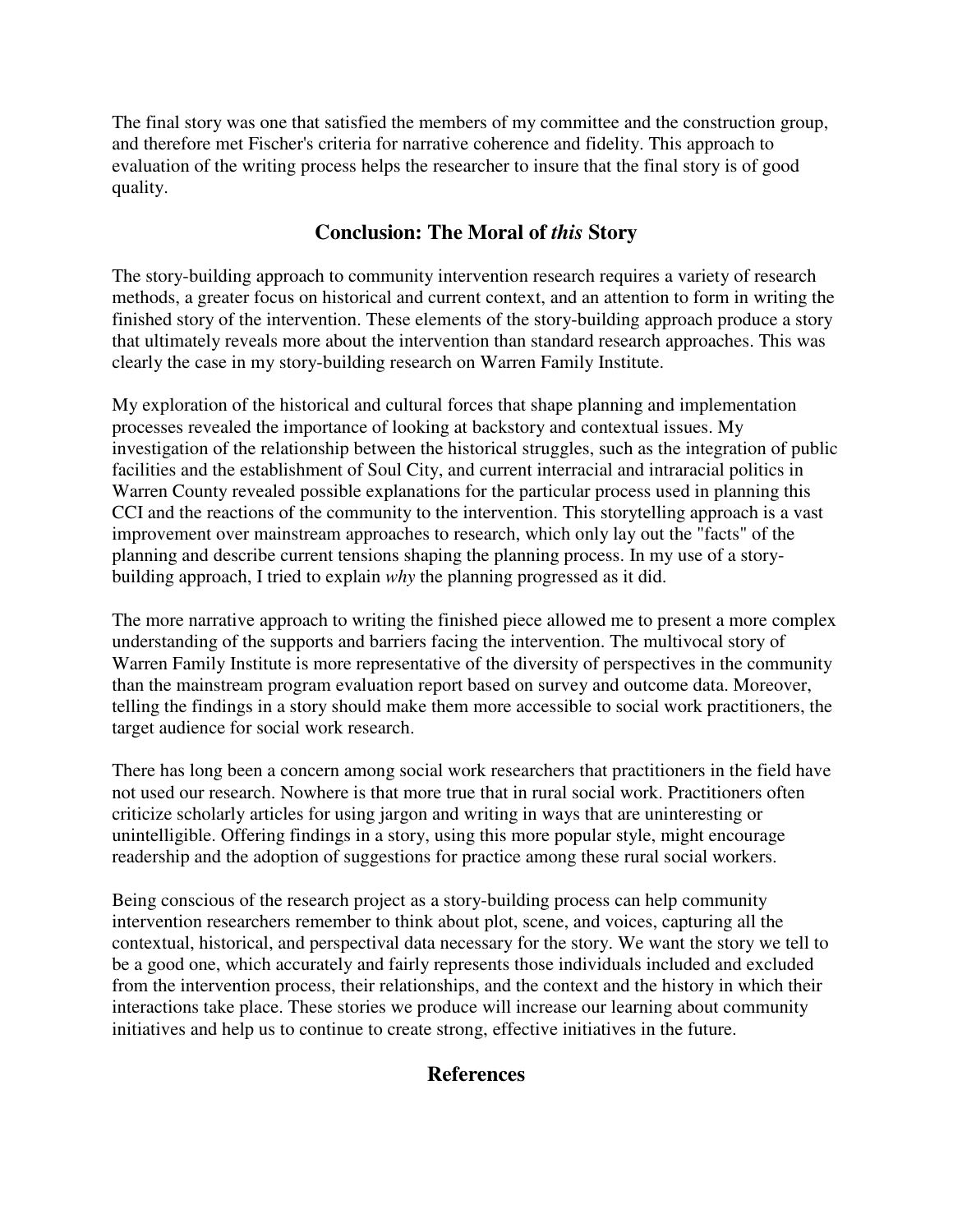Albrecht, J., & Lim, G. C. (1986). A search for alternative planning theory: Use of critical theory. *Journal of Architecture and Planning Research, 3*(2), 117-131.

 Annie E. Casey Foundation. (1995). *The path of most resistance: Reflections on lessons learned from New Futures*. Baltimore: Author. [On-line publication]. Available: http://www.aecf.org/publications/path/index.htm.

 Bogdan, R., & Biklen, S. K. (1992). *Qualitative research for education*. Boston: Allyn & Bacon.

 Carlton-LaNey, I. (1992). Elderly Black farm women: A population at risk. *Social Work 37*(6), 517-523.

 Chaskin, R. J. (1992). *The Ford Foundation's Neighborhood and Family Initiative:Toward a model of comprehensive, neighborhood-based development*. Chicago: University of Chicago, The Chapin Hall Center for Children.

 Chenail, R. J. (1995). Presenting qualitative data. *The Qualitative Report 2*(3). [On-line] Available: http://www.nova.edu/ssss/QR/QR2-3/presenting.html.

 Collins, P. H. (1990). *Black feminist thought: Knowledge, consciousness, and the politics of empowerment*. New York: Routledge.

Denzin, N. K. (1994). The art and politics of interpretation. In N. K. Denzin & Y. S. Lincoln (Eds.), *Handbook of qualitative research* (pp.500-515). Thousand Oaks, CA: Sage.

 Fine, M. (1994). Working the hyphens: Reinventing self and other in qualitative research. In N. K. Denzin & Y. S. Lincoln (Eds.), *Handbook of qualitative research* (pp.70-82). Thousand Oaks, CA: Sage.

 Fisher, W. R. (1987). *Human communication as narration: Toward a philosophy of reason, value, and action*. Columbia, SC: University of South Carolina Press.

 Fisher, W. R. (1989). Clarifying the narrative paradigm. *Communications Monographs 56*(1), 55.

 Fisher, W.R (1994). Narrative rationality and the logic of scientific discourse. *Argumentation, 8*(1), 21-32.

 Fonow, M. M., & Cook, J. A. (Eds.). (1991). *Beyond methodology: Feminist scholarship as lived research*. Bloomington: Indiana University Press.

 Ginsberg, L. H. (1976). *Social work in rural communities: A book of readings*. New York: Council on Social Work Education.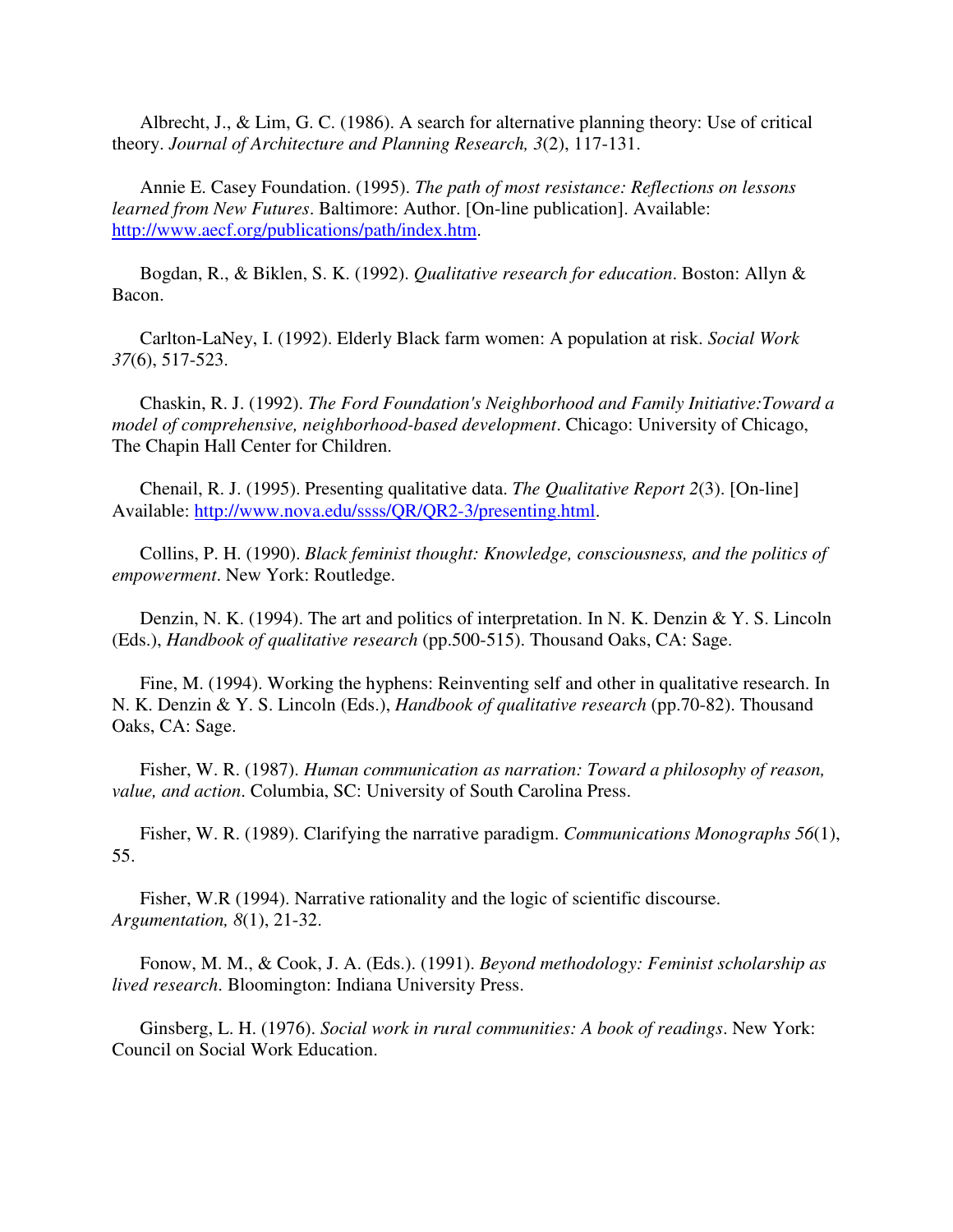Habermas, J. (1984). *Theory of communicative action: Lifeworld and system. Vol. I: Reason and the rationalization of society* (T. McCarthy, Trans.). Boston: Beacon Press.

 Habermas, J. (1987). *Theory of communicative action:Lifeworld and system Vol. II:A critique of functionalist reason* (T. McCarthy, Trans.). Boston: Beacon Press.

 Harding, S. (1991). *Whose science? Whose knowledge? Thinking from women's lives*. Ithaca, NY: Cornell University Press.

 Kirk, R. S., & Messinger, L. (1996). *Opportunities for Families Fund: Final evaluation report*. Unpublished manuscript, University of North Carolina at Chapel Hill.

 Kubisch, A. C., Weiss, C. H., Schorr, L. B., & Connell, J. P. (1995). Introduction. In A. C. Kubisch, J. P. Connell, L. B. Schorr, & C. H. Weiss (Eds.), *New approaches to evaluating community initiatives: Concepts, methods, and contexts* (pp. 1-23). Washington, DC: The Aspen Institute.

 Lather, P. (1993). Fertile obsession: Validity after post-structuralism. *Sociological Quarterly, 35*, 673-694.

 LeCompte, M. D., & Preissle, J., with Tesch, R. (1993). *Ethnography and qualitative design in educational research* (2nd ed.). New York: Academic Press.

Madsen, D. (1990). *Successful dissertations and theses*. San Francisco: Jossey-Bass.

 Marshall, C., & Rossman, G.B. (1995). *Designing qualitative research* (2nd ed.). Thousand Oaks, CA: Sage.

 Medoff, P., & Sklar, H. (1994). *Streets of hope: The fall and rise of an urban neighborhood*. Boston: South End Press.

 Messinger, L. (1999). *History at the table: Planning a comprehensive community initiative in the rural South*. Unpublished doctoral dissertation, University of North Carolina, Chapel Hill.

 Noblit, G. W., & Engel, J. D. (1991). The holistic injunction: An ideal and moral imperative for qualitative research. *Qualitative Health Research, 1*(1), 123-130.

Oleson, V. (1994). Feminisms and models of qualitative research. In N. K. Denzin & Y. S. Lincoln (Eds.), *Handbook of qualitative research* (pp.158-174). Thousand Oaks, CA: Sage.

 Richardson. L. (1994). Writing: A method of inquiry. In N. K. Denzin & Y. S. Lincoln (Eds.), *Handbook of qualitative research* (pp. 516-529). Thousand Oaks, CA: Sage.

 Stake, R. E. (1994). Case studies. In N. K. Denzin & Y. S. Lincoln (Eds.), *Handbook of qualitative research* (pp. 236-247). Thousand Oaks, CA: Sage.